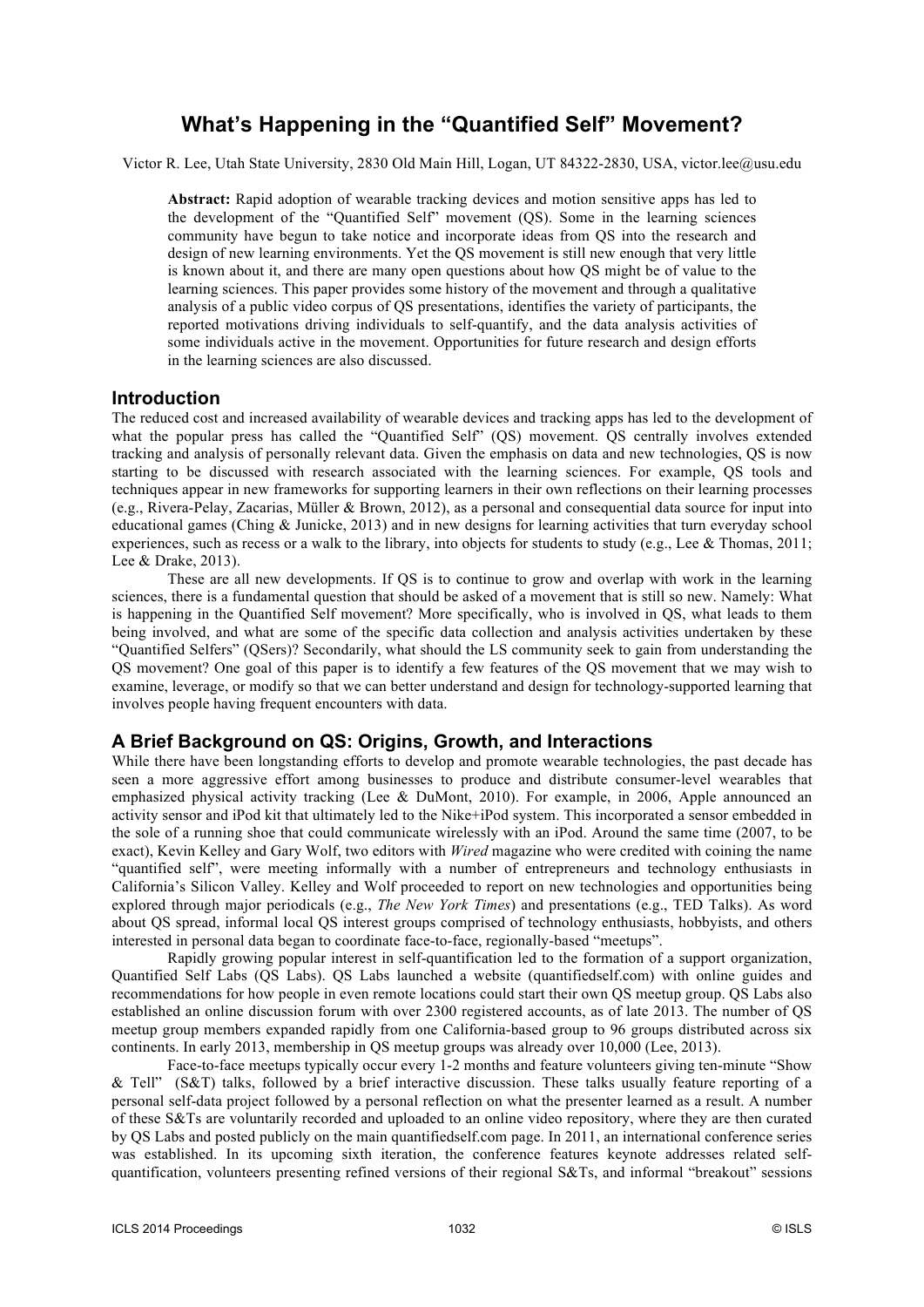for QSers to meet together in a separate room to discuss common interests and help push the QS movement further.

# **Theoretical Perspectives**

While QS can be understood from a number of theoretical perspectives. I opted to view participation in QS as an instance of participation in an affinity space (Gee, 2005). An affinity space refers to a social affiliation organized around a common endeavor that involves variable degrees of discretionary participation and highly distributed, multidirectional exchanges of knowledge across various media. The canonical example of an affinity space is the social affiliation associated with a video game. Video games do not exist in isolation but rather are part of a set of practices that involve knowing and doing in particular ways with particular tools. As such, a number of ways exist for one to become an active participant in the affinity space associated with a video game that go beyond strictly playing the game. This can include posting in message boards, reading published strategy guides, or even getting verbal referrals and recommendations related to the game from knowledgeable peers. These pathways are designated as *portals*. In the case of QS, the quantifiedself.com website, the discussion forums, the meetup groups, public news media, and the new tracking devices and apps that one can purchase are all portals into QS.

Also important to the maintenance of an affinity space are *generators*. Generators are the entities that produce content and representations against which participants create meanings. In a video game affinity space, the game itself is a generator, as it has embedded in it many signs and representations that participants interpret and act upon. Portals can also be generators as well, as would be the case with a message board about a video game that mediates participants' understandings of what representations are meaningful in the game while also serving to generate new representations itself. Within QS, the S&T talks and the international conference are generators, as are discussion boards, and various other tools created and shared by QSers for producing novel data representations.

Self-quantification can take the form of a highly tailored set of data practices that build upon (and are also constrained by) the specifics associated with one's lives and circumstances (Azevedo, 2011). The canonical QS device may be something like a FitBit activity tracker or Zeo sleep monitor and involve tracking activity or sleep in the interest of improving health, but QSers also engage with self-data that collected in a range of ways from diverse activities. One goal of this paper is to illustrate some of that diversity.

# **Research Approach, Data Sources, and Analysis Process**

In an ongoing effort to understand some of activities and participants in the QS affinity space, I have been engaged in roughly a year's worth of participant observation. This included interacting with QSers in a number of capacities, including attending meetups in my region, speaking on the phone or in person with personnel at QS Labs about their backgrounds and their current activities, attending the annual conference and talking with attendees and presenters, participating in QS discussion boards, and purchasing and using self tracking devices to examine data about my own activities. From these activities, I have obtained a number of artifacts for analysis, such as conference programs, field notes, message board exchanges, and transcriptions. For the current paper, I am drawing primarily the user-contributed online videos of  $S\&R$  presentations (N = 220 and spanning from 10/2008-09/2013). This particular data source has inherent limitations and biases associated with how the videos were captured and which ones were ultimately selected for public dissemination (Hall, 2000). Still, it served as a useful and public source for understanding who participates in QS and what activities QSers pursue.

 Demographic information such as gender, approximate age range, and ethnicity were identified based on appraisal of immediate information such as short video snippets, names of the participants, and comments posted with all the videos. A subset of 12 videos (a little over 5% of the entire set of videos) representing a range of topics and self-data projects was selected for transcription and further analysis. The transcripts of these videos were coded iteratively. The first round of codes served to flag all statements in the presentations that involved descriptions or motivators driving the collection or analysis of data. These codes were then refined by cross-case comparisons and through code frequency analysis. The videos were then re-reviewed and then recoded. Following that step, codes were organized into major categories induced from this second review and analysis of the coding scheme. This process yielded a set of common features associated with the use of selfdata and a set of specific examples to share, presented below.

# **Findings from Show and Tell Video Analysis**

The age of the presenters appeared to be normally distributed, based on visual appraisal. There were clear majorities for specific genders and ethnicities. With respect to age, there were estimated to be 58 presenters (26.9%) in their mid-20s to mid-30s, 93 (43.1%) in their mid-30s to mid-40s, 49 (22.7%) in their mid-40s to mid-50s, 16 (7.4%) in their mid-50s to mid-60s, and 4 who were unclassified. For gender, there were 174 (82.5%) male presenters, 37 (17.5%) female presenters, and 9 joint presentations that had a male and female.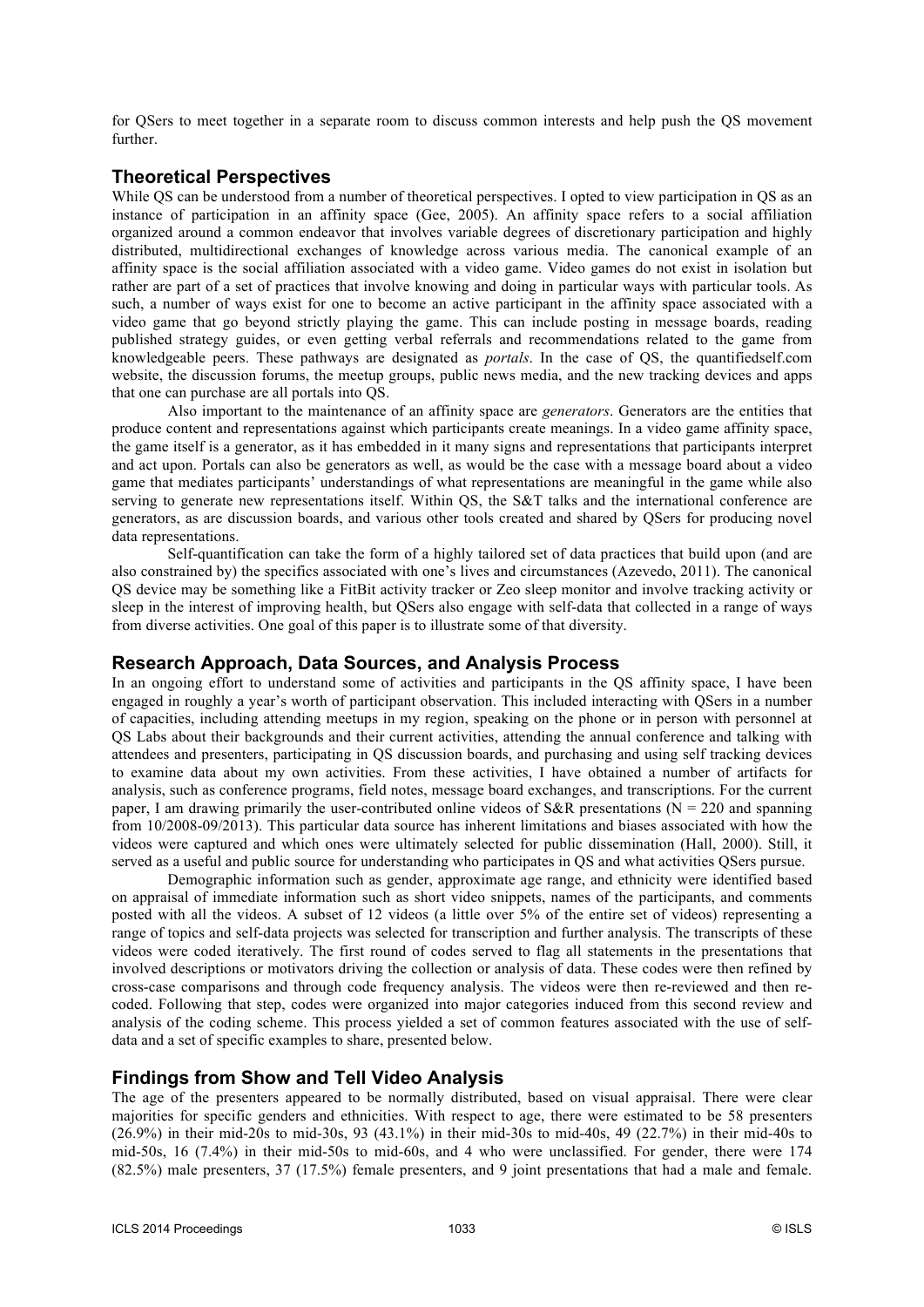For ethnicity, there were 185 presenters (84.1%) who were categorized as White or of European descent, 24 (10.9%) Asian, 6 (2.8%) Hispanic or Latino, and 5 (2.2%) who were unidentified.

Through the coding process described above, I settled upon a coding scheme with 50 codes, from which 7 categories emerged. For this paper, I discuss three of those categories: *Motivations* for pursuing selfquantification, *Enabling conditions* that could build on initial motivation and supported the presenter's ability to pursue self-quantification and *Analyses of self-data* that had been collected.

#### **Motivations**

The primary identified *motivations* among the analyzed presentations included ties to ongoing personal interests (9 out of 12), a need articulated in part by a family member (3 out of 12), a concern for personal health (5 out of 12) and, a professional or commercial interest (3 out of 12). In addition, there were ways in which being a participant or attendee at QS gatherings helped to provide inspiration for doing some self-quantification. To illustrate, consider how Rajiv described at the beginning of his Show  $\&$  Tell presentation (entitled "Papa, what should I read?") what led to his quantification of reading:

Rajiv: Ok so I love to read, I've read all my life…I have all these memories of leaving the library with armloads of books…A few years ago I started tracking my books, not for a project, but simply because I couldn't remember. My little girl is growing up and interested in reading my books, not just hers. She always asks me, "what can I read?" and I couldn't remember the name of the title or the author. So I started a simple spreadsheet of the name, the author, when I started, when I finished it, I gave it a star rating based on how much I liked it…A few years ago at a QS [meetup] a person gave a presentation on an information diet. It struck me, maybe there is something worth understanding from my tracking of books.

There are several features to note from this short excerpt. One is that Rajiv characterized reading as a lifelong pursuit tracing back to his youth, which suggests that while the quantification of reading was a relatively new endeavor, it was also built upon a longstanding preference (Azevedo, 2011) he had maintained throughout his life. His reading was done for his enjoyment but was not something he formally quantified until his daughter asked for recommendations on what to read, and he discovered that he could not recall what books he had read. That ultimately led him to produce a spreadsheet to keep track of what he had read and when. Later in his presentation, Rajiv discussed that he had kept these records for four years. He then saw another selfquantification project at a meetup, and was intrigued enough to see if he could find out anything new from his own records of his reading. This appropriation of how others work with self-data into his own project is an instance of knowledge being distributed and appropriated by individuals (Gee, 2005). Taken together, the convergence of personal interest, a need stated by a family member, and a model from a more experienced QSer all jointly supported the pursuit of his self-quantification project to examine his own reading patterns.

As a second example of convergence, consider how Jules explained his motivation to analyze snoring.

Jules: I am a snorer. This didn't really bother me because after all I couldn't hear my snoring. The same wasn't true for my wife who would let me know by means of an elbow in my ribs…So I went and took my phone and thought surely there is an app for that and looked and there were a few snoring apps, but there was nothing [good]… Hence, as I was looking at all these not very good apps, I could envision something much better which might be able to quantify things…to track your snoring through time and then be able to test if certain things affected your snoring…I've had loads of bad business ideas, and I thought, "hold on, maybe this is actually a good one!"…So I went to my wife and I said "Darling, darling I've got an amazing idea. You know all that money we've got saved up for a house deposit, why don't we employ a developer to build an app to measure snoring!"

In this example, Jules was both responding to a need to respond to the concerns of a family member (his wife, who was being awoken), and he also had hopes for developing a new app for a mobile phone as a business idea. In fact, one of the things Jules was doing through his S&T was advertising the app he had developed, "SnoreLab", while also describing his experiences with different snoring aids and how they affected his snoring. Also, as suggested by his past of having 'loads of bad business ideas' the decision to develop this app also seemed to flow from an ongoing preference for entrepreneurial pursuits. The convergence of this entrepreneurial streak along with an immediate need to deal with a snoring problem both help to explain what led to his engagement with the QS affinity space and why it took the form that it did.

Examples like those of Rajiv and Jules suggest that the motivations behind pursuing a self-data project are multi-faceted. It is not simply that someone abruptly decides to track some aspect of their life. Rather there can be several influences from many different spheres of one's life that leads to self-quantification. Among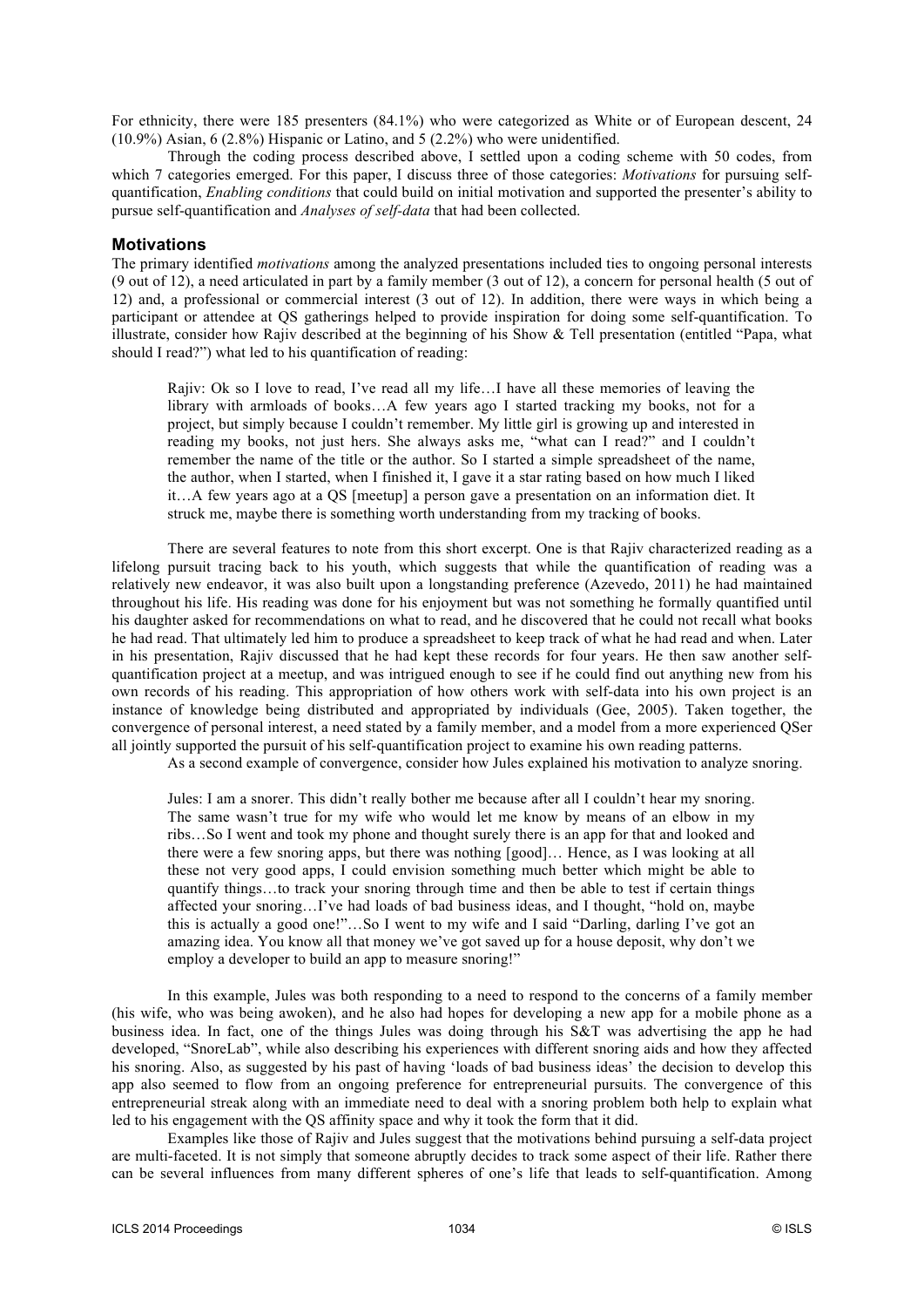QSers, it is well known that many people new to the space will excitedly initially try a tracking app or device for a few days but then cease using it. The exact reasons for this discontinuation has not been discussed heavily, but the experiences of those individuals who have gone beyond initial excitement with a tool and pursued a self-data tracking project suggest that motivation for self-quantification relies on the convergence of multiple personal and social forces, rather than general capabilities built into a tracking tool.

# **Enabling Conditions**

QS participation is enabled by meetup groups and other physical and virtual *QS knowledge exchanges* (mentioned by 6 of 12), as well as the increased commercial availability of mobile and wearable technologies. The *ease of use* of a given tool or device or the *automatic data transfer* of data to another service were cited as being important for enabling self analysis (4 and 2 out of 12, respectively). Also of note was that half of the presenters highlighted how important *seamless integration* of data collection into daily activities was to their projects. While *ease of use* and *automatic data transfer* both helped in this regard, the high degree of integration was not an inherent feature of any given technology. Rather, *seamless integration* built upon *ease of use* or *automatic data transfer* along with some very small modification to existing routines. For example, in Matthew's comments during his presentation on how he lost 50 pounds by self-tracking illustrated how important he perceived that small modification could be:

Matthew: I picked up a Wi-Fi Withings scale and started stepping on it everyday. Everyday, before even saying "hi" to my wife in the morning, I just stepped on the scale… This [accompanying app data display] is a screen that I interact with a lot every day. Obviously the scale feeds into the weight…I can't say enough about the scale. It is the beginning of my day.

While Matthew ultimately tracked a number of other things, such as some of his exercise and caloric intake, the scale and his ritualized use of it was key. The perceived prominence of ritualization appeared in how he titled his entire presentation (i.e., "One small step on a scale"), and also when he explicitly stated at the end of his presentation how important it was for him to take that initial 'step' and look at that data as a form of feedback so that he could successfully lose that amount of weight. The way in which tracking technologies are typically promoted is in a way that suggests the user needs to do little to nothing to obtain their data. Ultimately, experiences like Matthew's helps show that QSers are interested and willing to do just a little bit of extra work to obtain data about their activities, but it the amount of work really has to be very little. It appears from this and related cases that for QS activities to take hold, the data collection technology needs to fit easily into existing routines of everyday life rather than demanding some routine in life adapts to fit with the technology.

#### **Analyses of Self Data**

While there was one individual who used a moderately advanced statistical technique (i.e., performing linear regressions), the approach to analysis as shown in the presentations most often involved *identifying changes over time* (7 out of 12), *finding central tendencies* (6 out of 12), and *comparing across conditions* (5 out of 12). Change over time was an important feature for presenters like Matthew who had a goal in mind and needed to see how well they progressed on their goal. This often tied into *finding central tendencies,* although central tendencies could also operate outside of an immediate goal related to the modification of some behavior. For example, Robby was interested in seeing how much time and money he spent on various forms of transportation. He logged a month of his transportation using his mobile phone with some hacks he developed and then determined average speeds and costs to facilitate *comparing across conditions* (including walking, car rental, bus, driving his own vehicale, taxi, and Zipcar car sharing).

In discussing his results, Robby had some suspicions confirmed, such as the relatively high average cost of a taxicab and also that cabs tended to be the fastest mode of transportation. However, he was surprised by how much it cost to use Zipcar and how slow it was, especially relative to other means of automotive transit he had used. To explain this, he proceeded to verbally reconstruct the situation that generated the data:

Robby: The least represented thing is the Zipcar…because it makes it look horrible with this data. I rented a Zipcar right when they had Hemp Fest downtown, so traffic was just awful and I got stuck in it. I was just trying to get away from it, and I ended up sitting in traffic for like 30 minutes and…I just took it back so I have a whole bunch of travel time that I was paying for. If you just look at Zipcar's rates by the time you are traveling it looks terrible.

Engaging in this kind of *data reconstruction* when looking at a data representation appeared in half of the presentations. This may ultimately speak to one of the unique and attractive features of participation in the QS affinity space: there is an inherently intimate relationship with the data that are collected because they are about 'the self'. As such, the ability to look at some of the resulting representations, tendencies, or changes over time